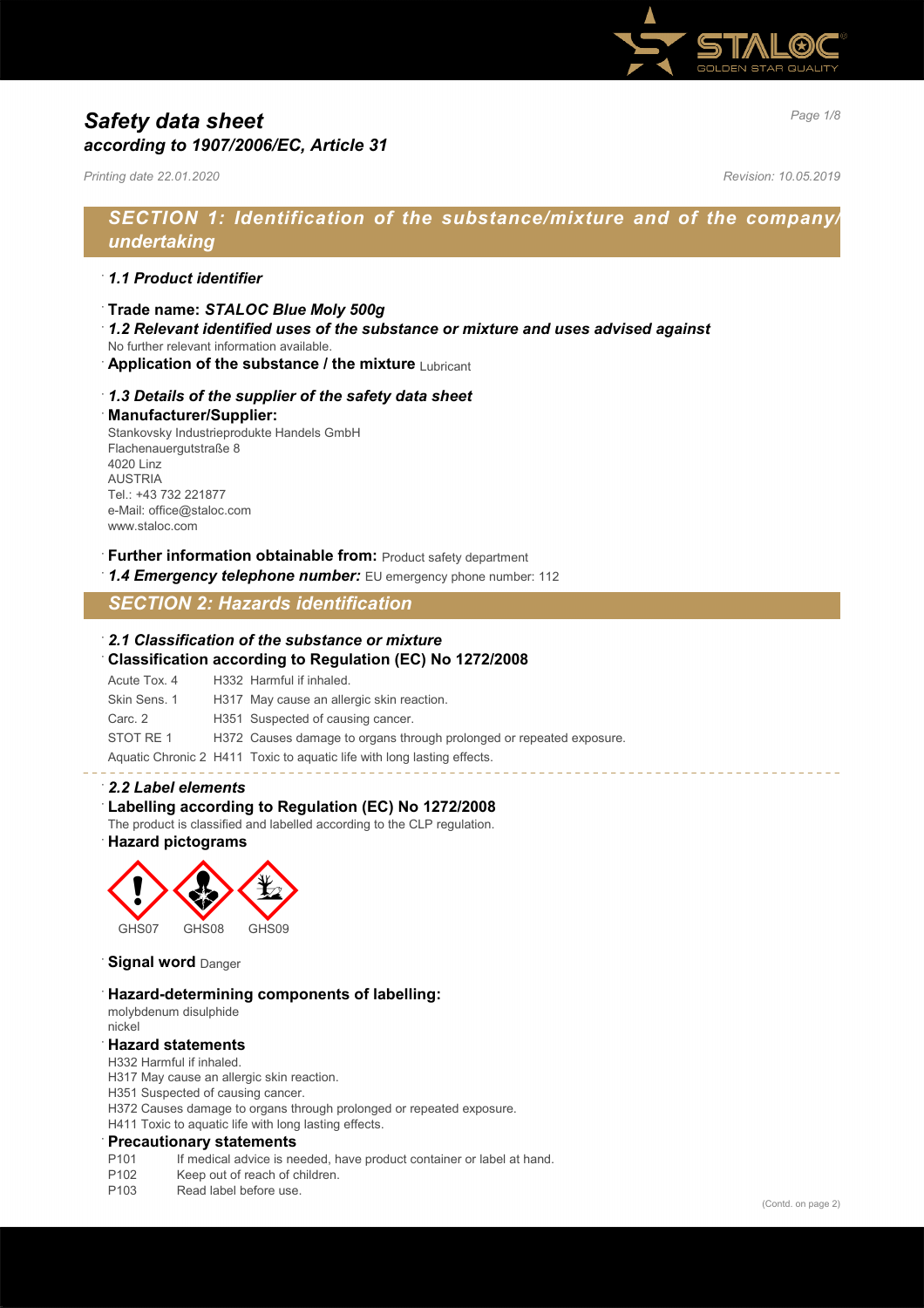

# *Page 2/8 Safety data sheet according to 1907/2006/EC, Article 31*

*Printing date 22.01.2020 Revision: 10.05.2019*

# *Trade name: STALOC Blue Moly 500g*

(Contd. of page 1)

P260 Do not breathe dust/fume/gas/mist/vapours/spray. P280 Wear protective gloves/protective clothing/eye protection/face protection. P304+P340 IF INHALED: Remove person to fresh air and keep comfortable for breathing. P312 Call a POISON CENTER/doctor if you feel unwell. P405 Store locked up.<br>P501 Dispose of conte Dispose of contents/container in accordance with local/regional/national/international regulations.

· *2.3 Other hazards*

# · **Results of PBT and vPvB assessment**

**PBT:** Not applicable.

· **vPvB:** Not applicable.

# *SECTION 3: Composition/information on ingredients*

### · *3.2 Chemical characterisation: Mixtures*

**Description:** Mixture of substances listed below with nonhazardous additions.

| Dangerous components:      |                                                                            |             |  |  |
|----------------------------|----------------------------------------------------------------------------|-------------|--|--|
| CAS: 1317-33-5             | molybdenum disulphide                                                      | >10-≤25%    |  |  |
| EINECS: 215-263-9          | $\Diamond$ Acute Tox. 4, H332                                              |             |  |  |
| CAS: 7440-02-0             | nickel                                                                     | >10-≤25%    |  |  |
| EINECS: 231-111-4          | Carc. 2, H351; STOT RE 1, H372; $\langle \cdot \rangle$ Skin Sens. 1, H317 |             |  |  |
| Index number: 028-002-00-7 |                                                                            |             |  |  |
| CAS: 64742-52-5            | Distillates (petroleum), hydrotreated heavy naphthenic                     | $>10-≤25%$  |  |  |
| EINECS: 265-155-0          | $\Diamond$ Acute Tox. 4, H312                                              |             |  |  |
| Index number: 649-465-00-7 |                                                                            |             |  |  |
| CAS: 1314-13-2             | zinc oxide                                                                 | $>2.5-10\%$ |  |  |
| EINECS: 215-222-5          | Aquatic Acute 1, H400; Aquatic Chronic 1, H410                             |             |  |  |
| Index number: 030-013-00-7 |                                                                            |             |  |  |

· **Additional information:** For the wording of the listed hazard phrases refer to section 16.

# *SECTION 4: First aid measures*

#### · *4.1 Description of first aid measures*

#### · **General information:**

Immediately remove any clothing soiled by the product.

Symptoms of poisoning may even occur after several hours; therefore medical observation for at least 48 hours after the accident. · **After inhalation:**

Supply fresh air and to be sure call for a doctor.

In case of unconsciousness place patient stably in side position for transportation.

- After skin contact: Immediately wash with water and soap and rinse thoroughly.
- After eye contact: Rinse opened eye for several minutes under running water.
- After swallowing: If symptoms persist consult doctor.
- 4.2 Most important symptoms and effects, both acute and delayed No further relevant information available.
- · *4.3 Indication of any immediate medical attention and special treatment needed*
- No further relevant information available.

# *SECTION 5: Firefighting measures*

- · *5.1 Extinguishing media*
- · **Suitable extinguishing agents:** Use fire extinguishing methods suitable to surrounding conditions.
- · *5.2 Special hazards arising from the substance or mixture*

During heating or in case of fire poisonous gases are produced.

- · *5.3 Advice for firefighters*
- · **Protective equipment:** Mouth respiratory protective device.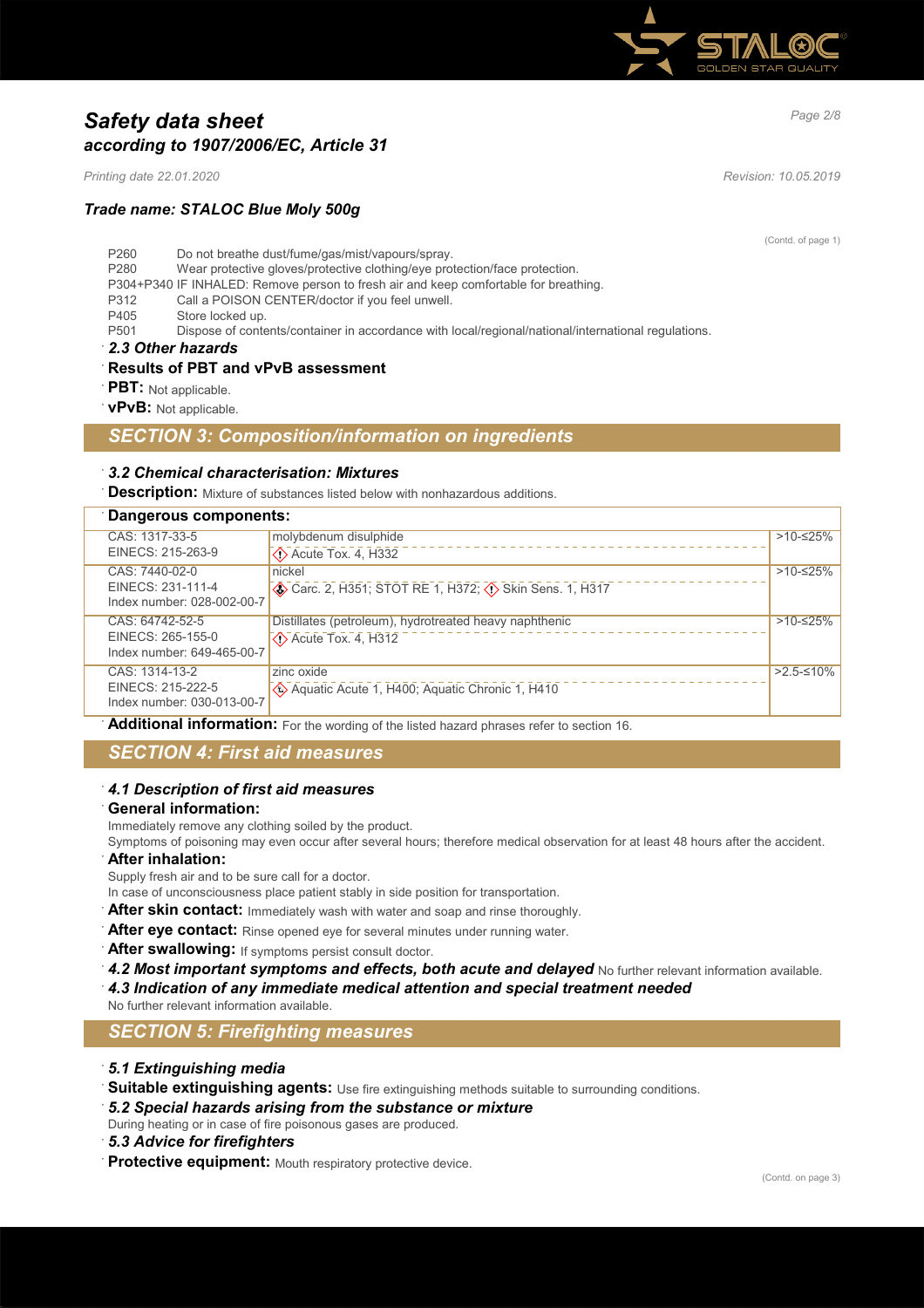

# *Page 3/8 Safety data sheet according to 1907/2006/EC, Article 31*

*Printing date 22.01.2020 Revision: 10.05.2019*

### *Trade name: STALOC Blue Moly 500g*

(Contd. of page 2)

# *SECTION 6: Accidental release measures*

- · *6.1 Personal precautions, protective equipment and emergency procedures* Mount respiratory protective device.
- · *6.2 Environmental precautions:*

Do not allow product to reach sewage system or any water course. Inform respective authorities in case of seepage into water course or sewage system. Do not allow to enter sewers/ surface or ground water.

### · *6.3 Methods and material for containment and cleaning up:*

Absorb with liquid-binding material (sand, diatomite, acid binders, universal binders, sawdust). Dispose contaminated material as waste according to item 13. Ensure adequate ventilation.

· *6.4 Reference to other sections* See Section 7 for information on safe handling. See Section 8 for information on personal protection equipment.

See Section 13 for disposal information.

# *SECTION 7: Handling and storage*

### · *7.1 Precautions for safe handling*

Ensure good ventilation/exhaustion at the workplace. Open and handle receptacle with care. Prevent formation of aerosols.

**Information about fire - and explosion protection:** Keep respiratory protective device available.

### · *7.2 Conditions for safe storage, including any incompatibilities*

· **Storage:**

- · **Requirements to be met by storerooms and receptacles:** No special requirements.
- **Information about storage in one common storage facility: Not required.**
- Further information about storage conditions: Keep container tightly sealed.
- 7.3 Specific end use(s) No further relevant information available.

# *SECTION 8: Exposure controls/personal protection*

· **Additional information about design of technical facilities:** No further data; see item 7.

#### · *8.1 Control parameters*

#### · **Ingredients with limit values that require monitoring at the workplace:**

The product does not contain any relevant quantities of materials with critical values that have to be monitored at the workplace.

· **Additional information:** The lists valid during the making were used as basis.

- · *8.2 Exposure controls*
- · **Personal protective equipment:**
- · **General protective and hygienic measures:**

Keep away from foodstuffs, beverages and feed. Immediately remove all soiled and contaminated clothing Wash hands before breaks and at the end of work. Store protective clothing separately.

### · **Respiratory protection:**

In case of brief exposure or low pollution use respiratory filter device. In case of intensive or longer exposure use self-contained respiratory protective device.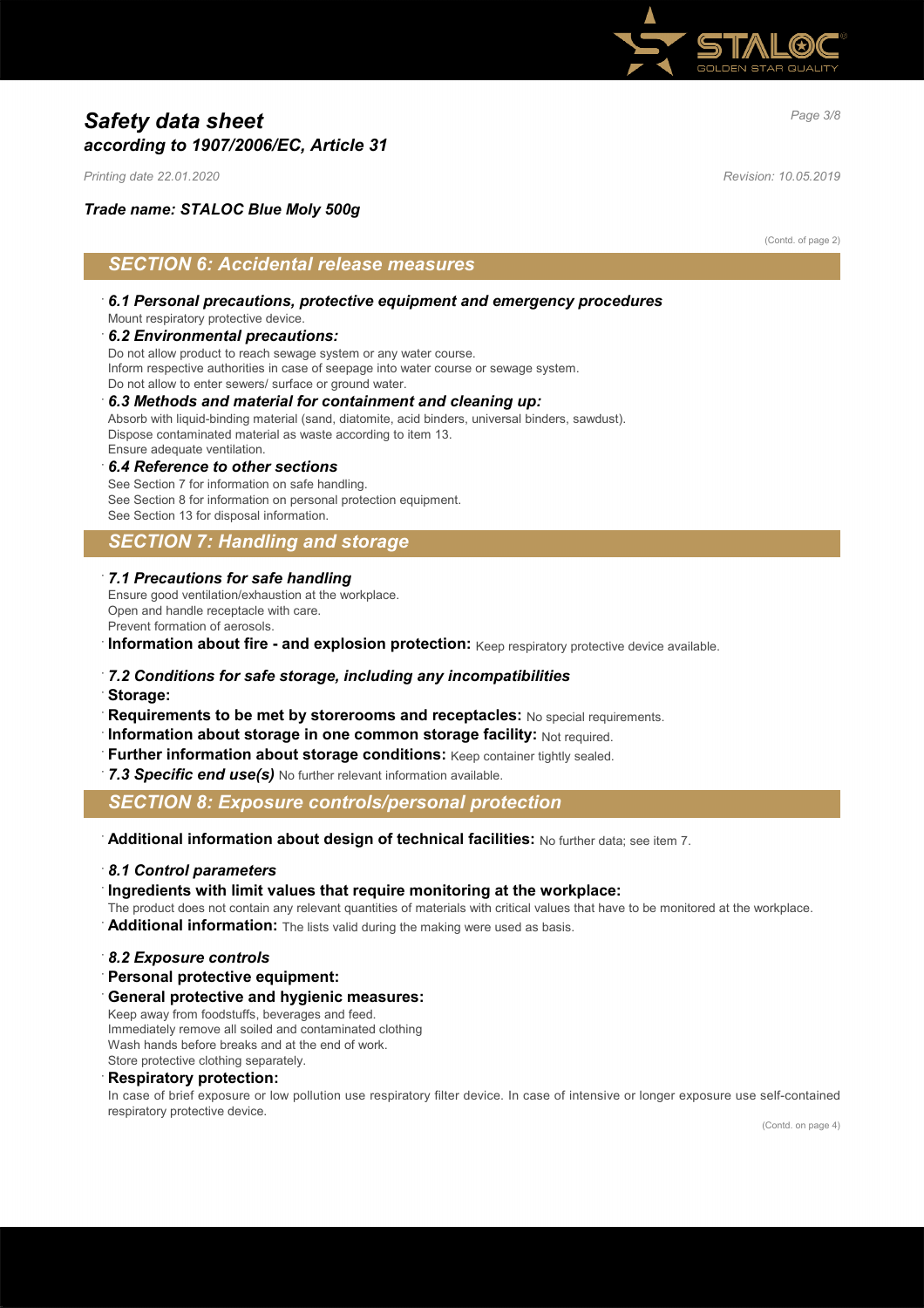

# *Page 4/8 Safety data sheet according to 1907/2006/EC, Article 31*

*Printing date 22.01.2020 Revision: 10.05.2019*

(Contd. of page 3)

# *Trade name: STALOC Blue Moly 500g*

· **Protection of hands:**



Protective gloves

The glove material has to be impermeable and resistant to the product/ the substance/ the preparation. Due to missing tests no recommendation to the glove material can be given for the product/ the preparation/ the chemical mixture. Selection of the glove material on consideration of the penetration times, rates of diffusion and the degradation

### · **Material of gloves**

The selection of the suitable gloves does not only depend on the material, but also on further marks of quality and varies from manufacturer to manufacturer. As the product is a preparation of several substances, the resistance of the glove material can not be calculated in advance and has therefore to be checked prior to the application.

#### · **Penetration time of glove material**

The exact break through time has to be found out by the manufacturer of the protective gloves and has to be observed.

### · **Eye protection:**



Tightly sealed goggles

# *SECTION 9: Physical and chemical properties*

| 9.1 Information on basic physical and chemical properties<br><b>General Information</b> |                                               |  |
|-----------------------------------------------------------------------------------------|-----------------------------------------------|--|
| Appearance:<br>Form:                                                                    |                                               |  |
| Colour:                                                                                 | Pasty<br>Dark blue                            |  |
| Odour:                                                                                  | Mild                                          |  |
| <b>Odour threshold:</b>                                                                 |                                               |  |
|                                                                                         | Not determined.                               |  |
| pH-value:                                                                               | Not determined.                               |  |
| <b>Change in condition</b>                                                              |                                               |  |
| <b>Melting point/freezing point:</b>                                                    | Undetermined.                                 |  |
| Initial boiling point and boiling range: 316 °C                                         |                                               |  |
| Flash point:                                                                            | 260 °C                                        |  |
| Flammability (solid, gas):                                                              | Not applicable.                               |  |
| <b>Decomposition temperature:</b>                                                       | Not determined.                               |  |
| Auto-ignition temperature:                                                              | Product is not selfigniting.                  |  |
| <b>Explosive properties:</b>                                                            | Product does not present an explosion hazard. |  |
| <b>Explosion limits:</b>                                                                |                                               |  |
| Lower:                                                                                  | Not determined.                               |  |
| Upper:                                                                                  | Not determined.                               |  |
| Vapour pressure at 21 °C:                                                               | $< 0.1$ hPa                                   |  |
| Density at 20 °C:                                                                       | $1.15$ g/cm <sup>3</sup>                      |  |
| <b>Relative density</b>                                                                 | Not determined.                               |  |
| Vapour density                                                                          | Not determined.                               |  |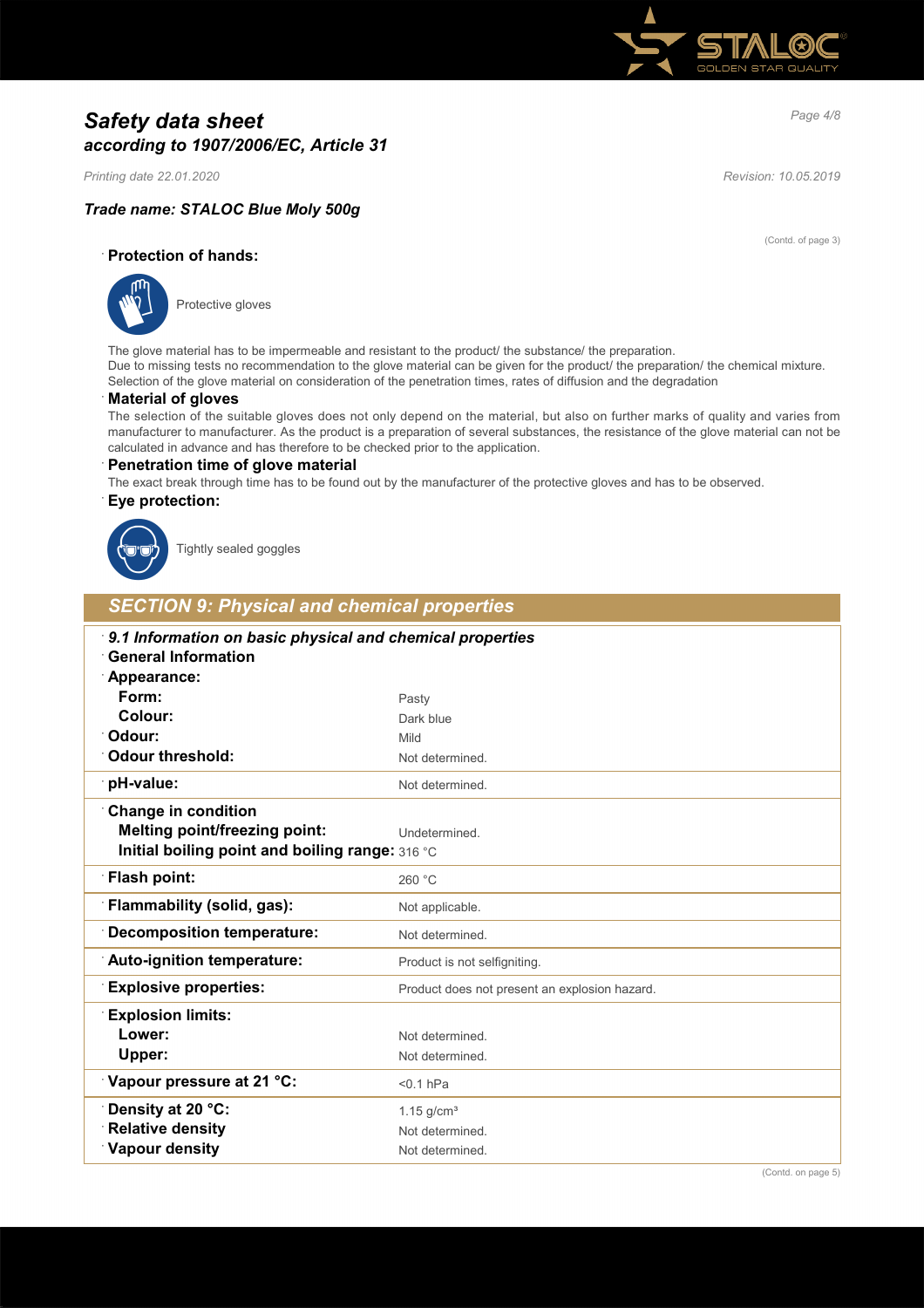

# *Page 5/8 Safety data sheet according to 1907/2006/EC, Article 31*

*Printing date 22.01.2020 Revision: 10.05.2019*

### *Trade name: STALOC Blue Moly 500g*

(Contd. of page 4)

| <b>Evaporation rate</b>                 | Not determined                             |
|-----------------------------------------|--------------------------------------------|
| Solubility in / Miscibility with        |                                            |
| water:                                  | Not miscible or difficult to mix.          |
| Partition coefficient: n-octanol/water: | Not determined.                            |
| <b>Viscosity:</b>                       |                                            |
| Dynamic:                                | Not determined                             |
| Kinematic:                              | Not determined                             |
| <b>Solvent content:</b>                 |                                            |
| Solids content:                         | $30-40%$                                   |
| 9.2 Other information                   | No further relevant information available. |

# *SECTION 10: Stability and reactivity*

· *10.1 Reactivity* No further relevant information available.

- · *10.2 Chemical stability*
- · **Thermal decomposition / conditions to be avoided:** No decomposition if used according to specifications.
- · *10.3 Possibility of hazardous reactions* No dangerous reactions known.
- · *10.4 Conditions to avoid* No further relevant information available.
- · *10.5 Incompatible materials:* No further relevant information available.
- · *10.6 Hazardous decomposition products:* No dangerous decomposition products known.

# *SECTION 11: Toxicological information*

### · *11.1 Information on toxicological effects*

### · **Acute toxicity**

Harmful if inhaled.

# · **LD/LC50 values relevant for classification:**

**1314-13-2 zinc oxide** Oral LD50 >5,000 mg/kg (rat)

- · **Primary irritant effect:**
- **Skin corrosion/irritation** Based on available data, the classification criteria are not met.
- **Serious eye damage/irritation** Based on available data, the classification criteria are not met.
- · **Respiratory or skin sensitisation**
- May cause an allergic skin reaction.

### · **CMR effects (carcinogenity, mutagenicity and toxicity for reproduction)**

- **Germ cell mutagenicity** Based on available data, the classification criteria are not met.
- · **Carcinogenicity**
- Suspected of causing cancer.
- Reproductive toxicity Based on available data, the classification criteria are not met.
- **STOT-single exposure** Based on available data, the classification criteria are not met.
- · **STOT-repeated exposure**
- Causes damage to organs through prolonged or repeated exposure.
- **Aspiration hazard** Based on available data, the classification criteria are not met.

# *SECTION 12: Ecological information*

### · *12.1 Toxicity*

· **Aquatic toxicity:** No further relevant information available.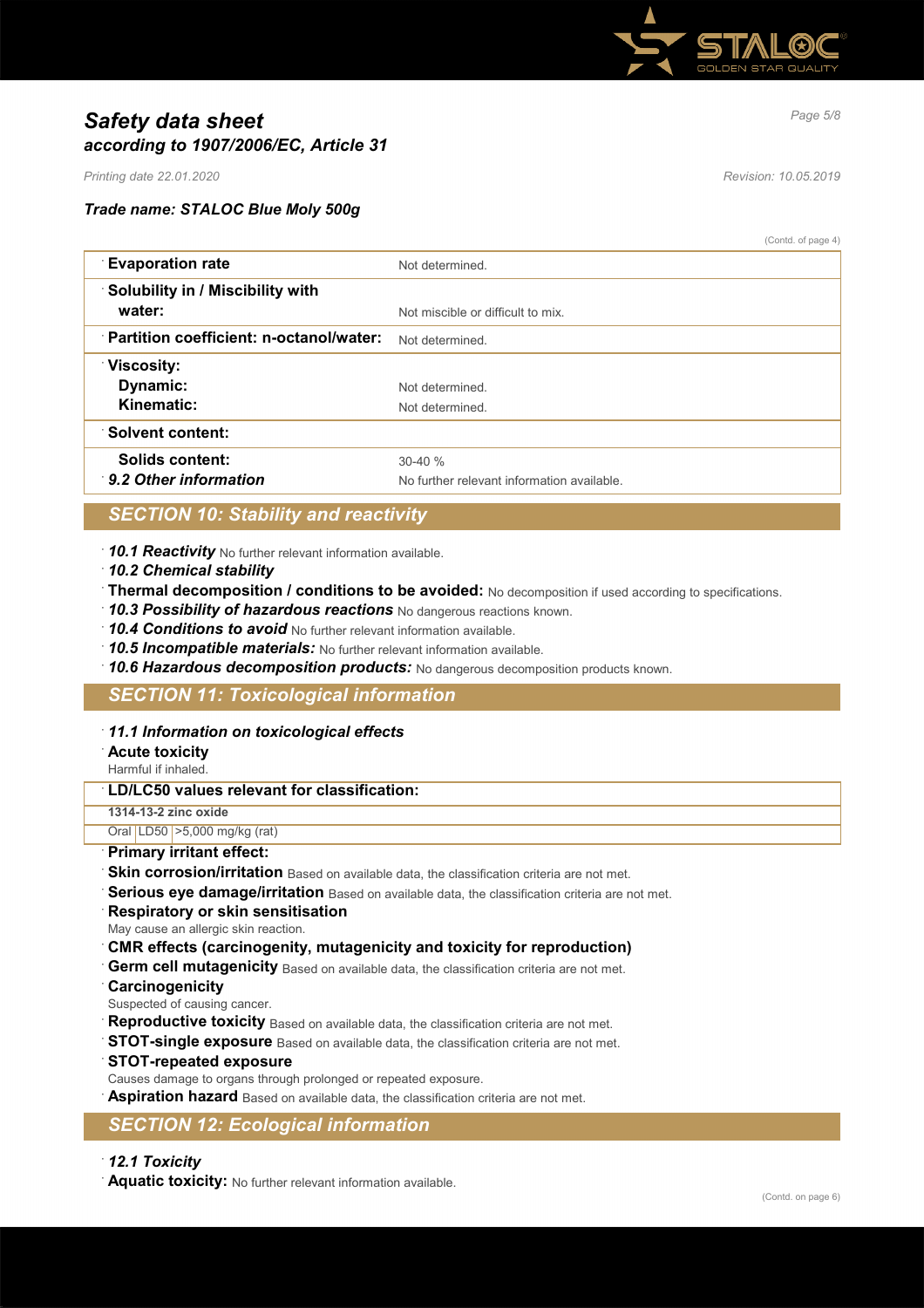

# *Page 6/8 Safety data sheet according to 1907/2006/EC, Article 31*

*Printing date 22.01.2020 Revision: 10.05.2019*

# *Trade name: STALOC Blue Moly 500g*

(Contd. of page 5)

- · *12.2 Persistence and degradability* No further relevant information available.
- · *12.3 Bioaccumulative potential* No further relevant information available.
- · *12.4 Mobility in soil* No further relevant information available.
- · **Ecotoxical effects:**
- **Remark:** Toxic for fish
- · **Additional ecological information:**
- · **General notes:**

Water hazard class 1 (German Regulation) (Self-assessment): slightly hazardous for water Do not allow undiluted product or large quantities of it to reach ground water, water course or sewage system. Also poisonous for fish and plankton in water bodies. Toxic for aquatic organisms

- · *12.5 Results of PBT and vPvB assessment*
- · **PBT:** Not applicable.
- · **vPvB:** Not applicable.
- · *12.6 Other adverse effects* No further relevant information available.

*SECTION 13: Disposal considerations*

### · *13.1 Waste treatment methods*

· **Recommendation** Must not be disposed together with household garbage. Do not allow product to reach sewage system.

### · **Uncleaned packaging:**

· **Recommendation:** Disposal must be made according to official regulations.

| <b>SECTION 14: Transport information</b> |                                                                         |
|------------------------------------------|-------------------------------------------------------------------------|
| $\cdot$ 14.1 UN-Number                   |                                                                         |
| ADR, IMDG, IATA                          | <b>UN2810</b>                                                           |
| 14.2 UN proper shipping name             |                                                                         |
| <b>ADR</b>                               | 2810 TOXIC LIQUID, ORGANIC, N.O.S., ENVIRONMENTALLY<br><b>HAZARDOUS</b> |
| <b>IMDG</b>                              | TOXIC LIQUID, ORGANIC, N.O.S. (zinc oxide), MARINE<br><b>POLLUTANT</b>  |
| ∴IATA                                    | TOXIC LIQUID, ORGANIC, N.O.S.                                           |
| 14.3 Transport hazard class(es)          |                                                                         |
| <b>ADR, IMDG</b>                         |                                                                         |
| ☀                                        |                                                                         |
| <b>Class</b>                             | 6.1 Toxic substances.                                                   |
| Label                                    | 6.1                                                                     |
| $\mathsf{T}$ IATA                        |                                                                         |
| ₩                                        |                                                                         |
| <b>Class</b>                             | 6.1 Toxic substances.                                                   |
|                                          | (0.15)                                                                  |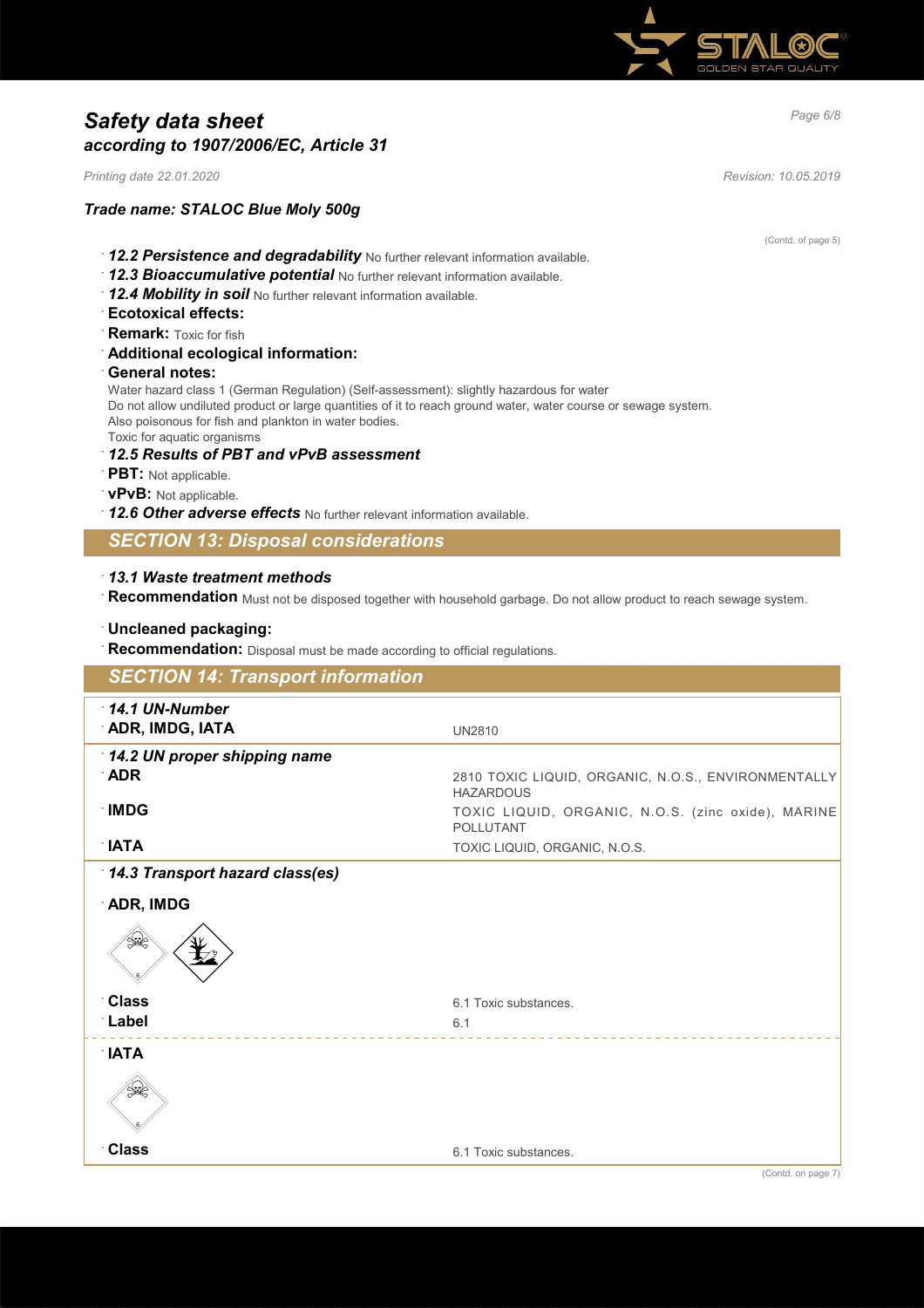

# *Page 7/8 Safety data sheet according to 1907/2006/EC, Article 31*

*Printing date 22.01.2020 Revision: 10.05.2019*

### *Trade name: STALOC Blue Moly 500g*

| <b>Label</b><br>6.1<br>14.4 Packing group<br>ADR, IMDG, IATA<br>$\mathbf{III}$<br>14.5 Environmental hazards:<br><b>Marine pollutant:</b><br>Symbol (fish and tree)<br><b>Special marking (ADR):</b><br>Symbol (fish and tree)<br>14.6 Special precautions for user<br>Warning: Toxic substances.<br>Danger code (Kemler):<br>60<br><b>EMS Number:</b><br>$F-A, S-A$<br><b>Stowage Category</b><br>Α<br><b>Stowage Code</b><br>SW2 Clear of living quarters.<br>14.7 Transport in bulk according to Annex II of<br><b>Marpol and the IBC Code</b><br>Not applicable.<br>Transport/Additional information:<br><b>ADR</b><br>Limited quantities (LQ)<br>5L<br><b>Excepted quantities (EQ)</b><br>Code: E1<br>Maximum net quantity per inner packaging: 30 ml<br>Maximum net quantity per outer packaging: 1000 ml<br>Transport category<br>2<br>Tunnel restriction code<br>F<br>∶IMDG<br>Limited quantities (LQ)<br>5L<br><b>Excepted quantities (EQ)</b><br>Code: E1<br>Maximum net quantity per inner packaging: 30 ml<br>Maximum net quantity per outer packaging: 1000 ml<br><b>UN "Model Regulation":</b><br>UN 2810 TOXIC LIQUID, ORGANIC, N.O.S., 6.1, III,<br>ENVIRONMENTALLY HAZARDOUS | (Contd. of page 6) |
|-----------------------------------------------------------------------------------------------------------------------------------------------------------------------------------------------------------------------------------------------------------------------------------------------------------------------------------------------------------------------------------------------------------------------------------------------------------------------------------------------------------------------------------------------------------------------------------------------------------------------------------------------------------------------------------------------------------------------------------------------------------------------------------------------------------------------------------------------------------------------------------------------------------------------------------------------------------------------------------------------------------------------------------------------------------------------------------------------------------------------------------------------------------------------------------------------|--------------------|
|                                                                                                                                                                                                                                                                                                                                                                                                                                                                                                                                                                                                                                                                                                                                                                                                                                                                                                                                                                                                                                                                                                                                                                                               |                    |
|                                                                                                                                                                                                                                                                                                                                                                                                                                                                                                                                                                                                                                                                                                                                                                                                                                                                                                                                                                                                                                                                                                                                                                                               |                    |
|                                                                                                                                                                                                                                                                                                                                                                                                                                                                                                                                                                                                                                                                                                                                                                                                                                                                                                                                                                                                                                                                                                                                                                                               |                    |
|                                                                                                                                                                                                                                                                                                                                                                                                                                                                                                                                                                                                                                                                                                                                                                                                                                                                                                                                                                                                                                                                                                                                                                                               |                    |
|                                                                                                                                                                                                                                                                                                                                                                                                                                                                                                                                                                                                                                                                                                                                                                                                                                                                                                                                                                                                                                                                                                                                                                                               |                    |
|                                                                                                                                                                                                                                                                                                                                                                                                                                                                                                                                                                                                                                                                                                                                                                                                                                                                                                                                                                                                                                                                                                                                                                                               |                    |
|                                                                                                                                                                                                                                                                                                                                                                                                                                                                                                                                                                                                                                                                                                                                                                                                                                                                                                                                                                                                                                                                                                                                                                                               |                    |
|                                                                                                                                                                                                                                                                                                                                                                                                                                                                                                                                                                                                                                                                                                                                                                                                                                                                                                                                                                                                                                                                                                                                                                                               |                    |
|                                                                                                                                                                                                                                                                                                                                                                                                                                                                                                                                                                                                                                                                                                                                                                                                                                                                                                                                                                                                                                                                                                                                                                                               |                    |
|                                                                                                                                                                                                                                                                                                                                                                                                                                                                                                                                                                                                                                                                                                                                                                                                                                                                                                                                                                                                                                                                                                                                                                                               |                    |
|                                                                                                                                                                                                                                                                                                                                                                                                                                                                                                                                                                                                                                                                                                                                                                                                                                                                                                                                                                                                                                                                                                                                                                                               |                    |
|                                                                                                                                                                                                                                                                                                                                                                                                                                                                                                                                                                                                                                                                                                                                                                                                                                                                                                                                                                                                                                                                                                                                                                                               |                    |
|                                                                                                                                                                                                                                                                                                                                                                                                                                                                                                                                                                                                                                                                                                                                                                                                                                                                                                                                                                                                                                                                                                                                                                                               |                    |
|                                                                                                                                                                                                                                                                                                                                                                                                                                                                                                                                                                                                                                                                                                                                                                                                                                                                                                                                                                                                                                                                                                                                                                                               |                    |
|                                                                                                                                                                                                                                                                                                                                                                                                                                                                                                                                                                                                                                                                                                                                                                                                                                                                                                                                                                                                                                                                                                                                                                                               |                    |
|                                                                                                                                                                                                                                                                                                                                                                                                                                                                                                                                                                                                                                                                                                                                                                                                                                                                                                                                                                                                                                                                                                                                                                                               |                    |
|                                                                                                                                                                                                                                                                                                                                                                                                                                                                                                                                                                                                                                                                                                                                                                                                                                                                                                                                                                                                                                                                                                                                                                                               |                    |
|                                                                                                                                                                                                                                                                                                                                                                                                                                                                                                                                                                                                                                                                                                                                                                                                                                                                                                                                                                                                                                                                                                                                                                                               |                    |
|                                                                                                                                                                                                                                                                                                                                                                                                                                                                                                                                                                                                                                                                                                                                                                                                                                                                                                                                                                                                                                                                                                                                                                                               |                    |
|                                                                                                                                                                                                                                                                                                                                                                                                                                                                                                                                                                                                                                                                                                                                                                                                                                                                                                                                                                                                                                                                                                                                                                                               |                    |
|                                                                                                                                                                                                                                                                                                                                                                                                                                                                                                                                                                                                                                                                                                                                                                                                                                                                                                                                                                                                                                                                                                                                                                                               |                    |
|                                                                                                                                                                                                                                                                                                                                                                                                                                                                                                                                                                                                                                                                                                                                                                                                                                                                                                                                                                                                                                                                                                                                                                                               |                    |
|                                                                                                                                                                                                                                                                                                                                                                                                                                                                                                                                                                                                                                                                                                                                                                                                                                                                                                                                                                                                                                                                                                                                                                                               |                    |
|                                                                                                                                                                                                                                                                                                                                                                                                                                                                                                                                                                                                                                                                                                                                                                                                                                                                                                                                                                                                                                                                                                                                                                                               |                    |
|                                                                                                                                                                                                                                                                                                                                                                                                                                                                                                                                                                                                                                                                                                                                                                                                                                                                                                                                                                                                                                                                                                                                                                                               |                    |
|                                                                                                                                                                                                                                                                                                                                                                                                                                                                                                                                                                                                                                                                                                                                                                                                                                                                                                                                                                                                                                                                                                                                                                                               |                    |
|                                                                                                                                                                                                                                                                                                                                                                                                                                                                                                                                                                                                                                                                                                                                                                                                                                                                                                                                                                                                                                                                                                                                                                                               |                    |

# *SECTION 15: Regulatory information*

· *15.1 Safety, health and environmental regulations/legislation specific for the substance or mixture*

- · **Directive 2012/18/EU**
- **Named dangerous substances ANNEX I** None of the ingredients is listed.
- **Seveso category** E2 Hazardous to the Aquatic Environment
- · **Qualifying quantity (tonnes) for the application of lower-tier requirements** 200 t
- · **Qualifying quantity (tonnes) for the application of upper-tier requirements** 500 t
- **REGULATION (EC) No 1907/2006 ANNEX XVII** Conditions of restriction: 3, 27
- 15.2 Chemical safety assessment: A Chemical Safety Assessment has not been carried out.

# *SECTION 16: Other information*

This information is based on our present knowledge. However, this shall not constitute a guarantee for any specific product features and shall not establish a legally valid contractual relationship.

### · **Relevant phrases**

H312 Harmful in contact with skin. H317 May cause an allergic skin reaction.